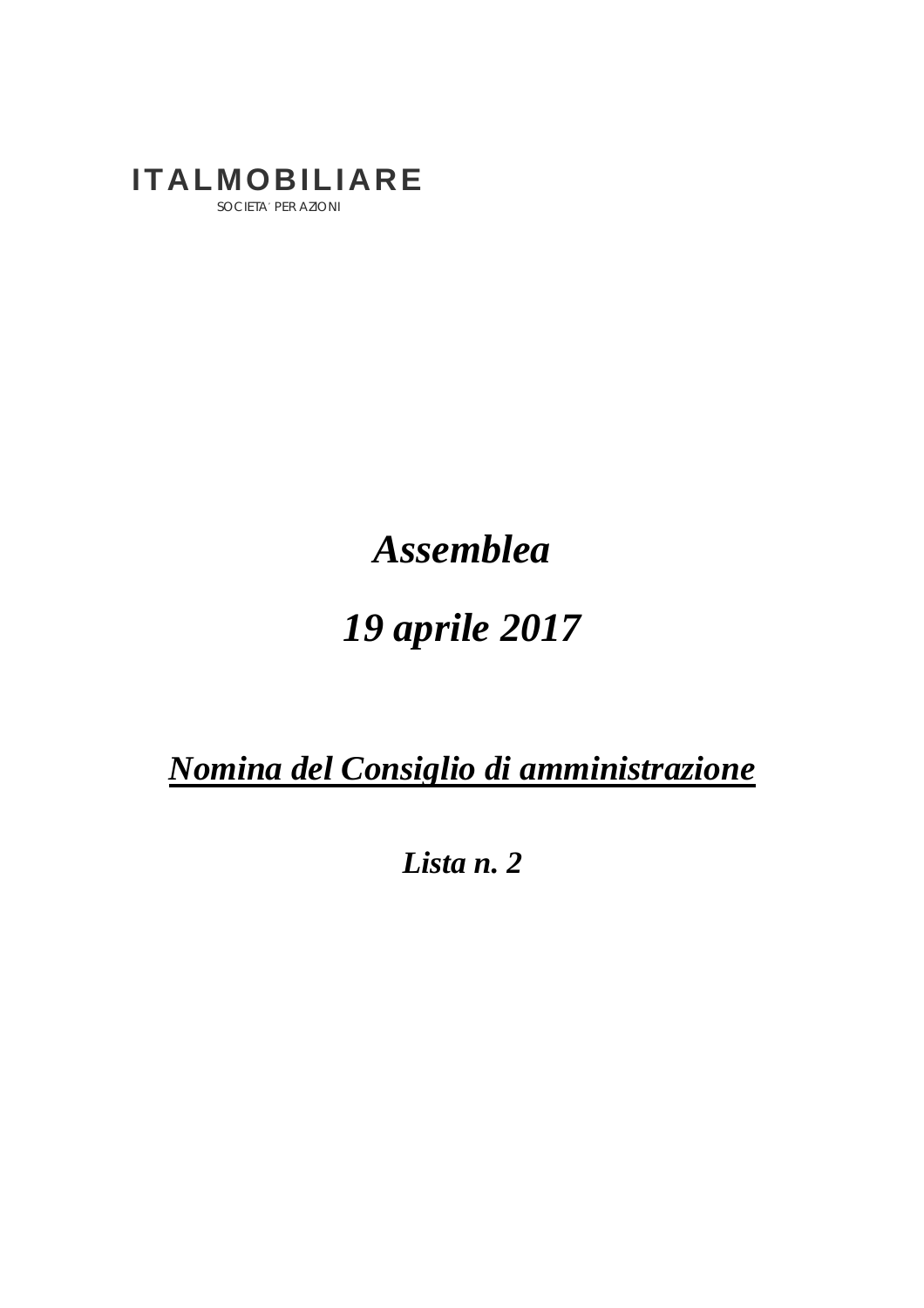

www.rwcpartners.com

Tel: +44 (0) 20 7227 6000 Fax: +44 (0) 20 7227 6003

Spettabile Italmobiliare S.p.A. Via Borgonuovo, 20 20121 - Milano

#### LISTA PER LA NOMINA DEI COMPONENTI DEL CONSIGLIO DI AMMINISTRAZIONE DI **ITALMOBILIARE SPA**

Ai sensi degli articoli 14 e 15 dello statuto societario di Italmobiliare S.p.A. e in base a quanto indicato nell'avviso di convocazione dell'assemblea degli azionisti della Società, RWC Asset Management LLP, gestore del fondo RWC European Focus Master Inc. intestatario di 425,000 azioni ordinarie di Italmobiliare S.p.A., rappresentanti il 1,78% del capitale sociale con diritto di voto, con riferimento al punto 5) della parte ordinaria dell'ordine del giorno ("Nomina del Consiglio di Amministrazione previa determinazione della durata in carica e del numero dei suoi componenti. Deliberazioni inerenti e conseguenti") della prossima assemblea degli azionisti di Italmobiliare S.p.A., convocata per il 19 aprile 2017 alle ore 10.30 in Milano, in unica convocazione, presso la Sala Assemblee Intesa Sanpaolo - Piazza Belgioioso n.1

#### **PRESENTA**

la seguente lista di candidati per la nomina a componenti del Consiglio di Amministrazione di Italmobiliare S.p.A.:

Sezione I - Componenti del Consiglio di Amministrazione

1) Antonio Salerno

La lista, unitamente alla documentazione prevista all'art. 15 dello Statuto sociale e all'avviso di convocazione dell'Assemblea, viene trasmessa all'indirizzo di posta elettronica certificata affarisocietari.italmobiliare@legalmail.it, seguendo la procedura riportata nell'avviso di convocazione dell'assemblea succitata.

La certificazione inerente la titolarità del numero di azioni registrate a favore dell'avente diritto il giorno in cui la lista è presentata, verrà inoltrata alla società ai sensi della disciplina vigente e di Statuto.

Londra, 24 marzo 2017

Il legale rappresentante

(April Swain)

(Matt Low)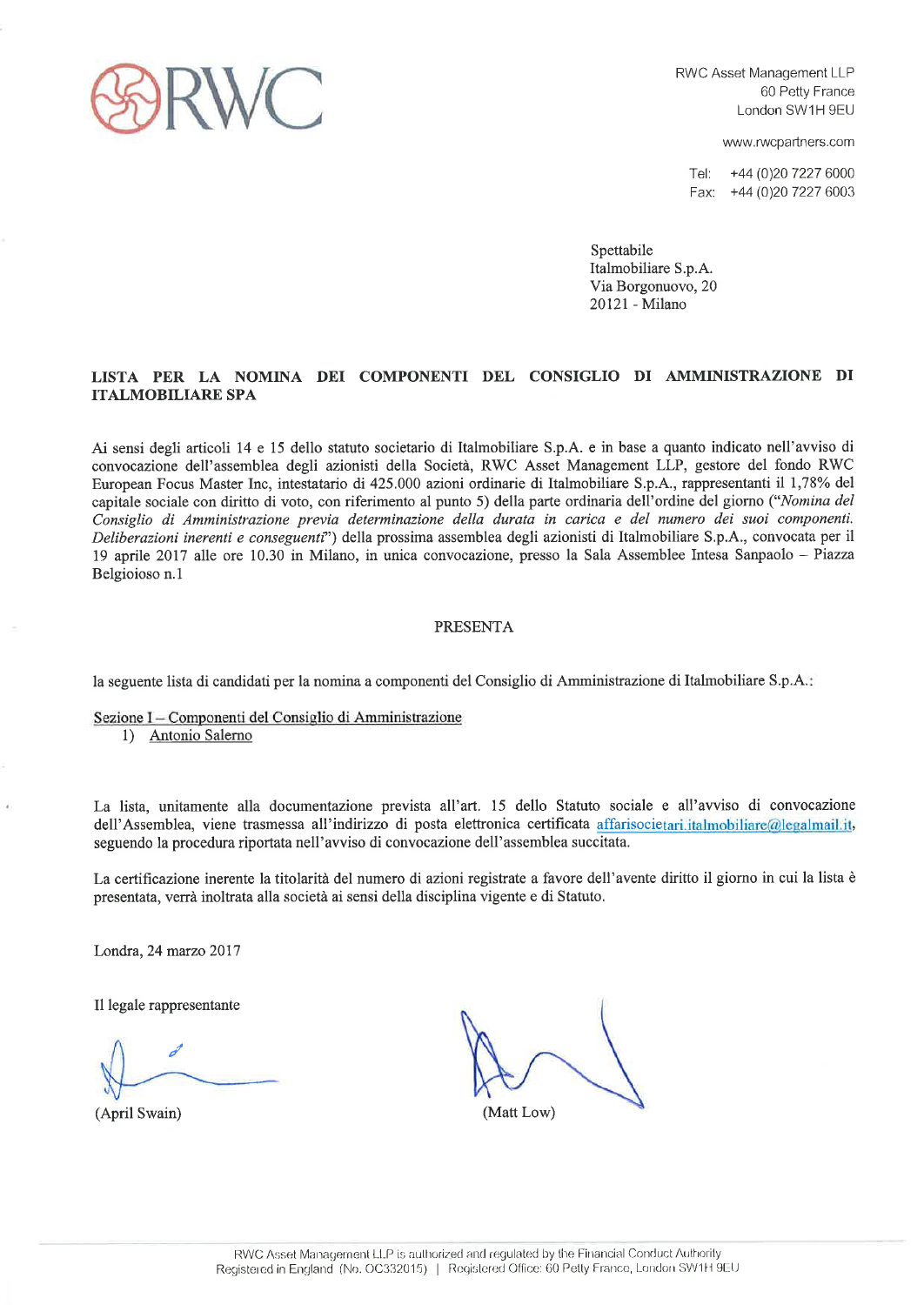

www.rwcpartners.com

Tel: +44 (0)20 7227 6000 Fax: +44 (0)20 7227 6003

#### LISTA PER LA NOMINA DEI COMPONENTII DEL CONSIGLIO DI AMMINISTRAZIONE DI **ITALMOBILIARE SPA**

#### Sezione I - Componenti del Consiglio di Amministrazione

| the property of the company's company's | 'AADAMA |                                                                                                                |
|-----------------------------------------|---------|----------------------------------------------------------------------------------------------------------------|
| the contract of the contract of         |         | the contract of the contract of the contract of<br>the control of the control of the control of the control of |

Londra, 24 marzo 2017

Il legale rappresentante

(April Swain)

(Matt Low)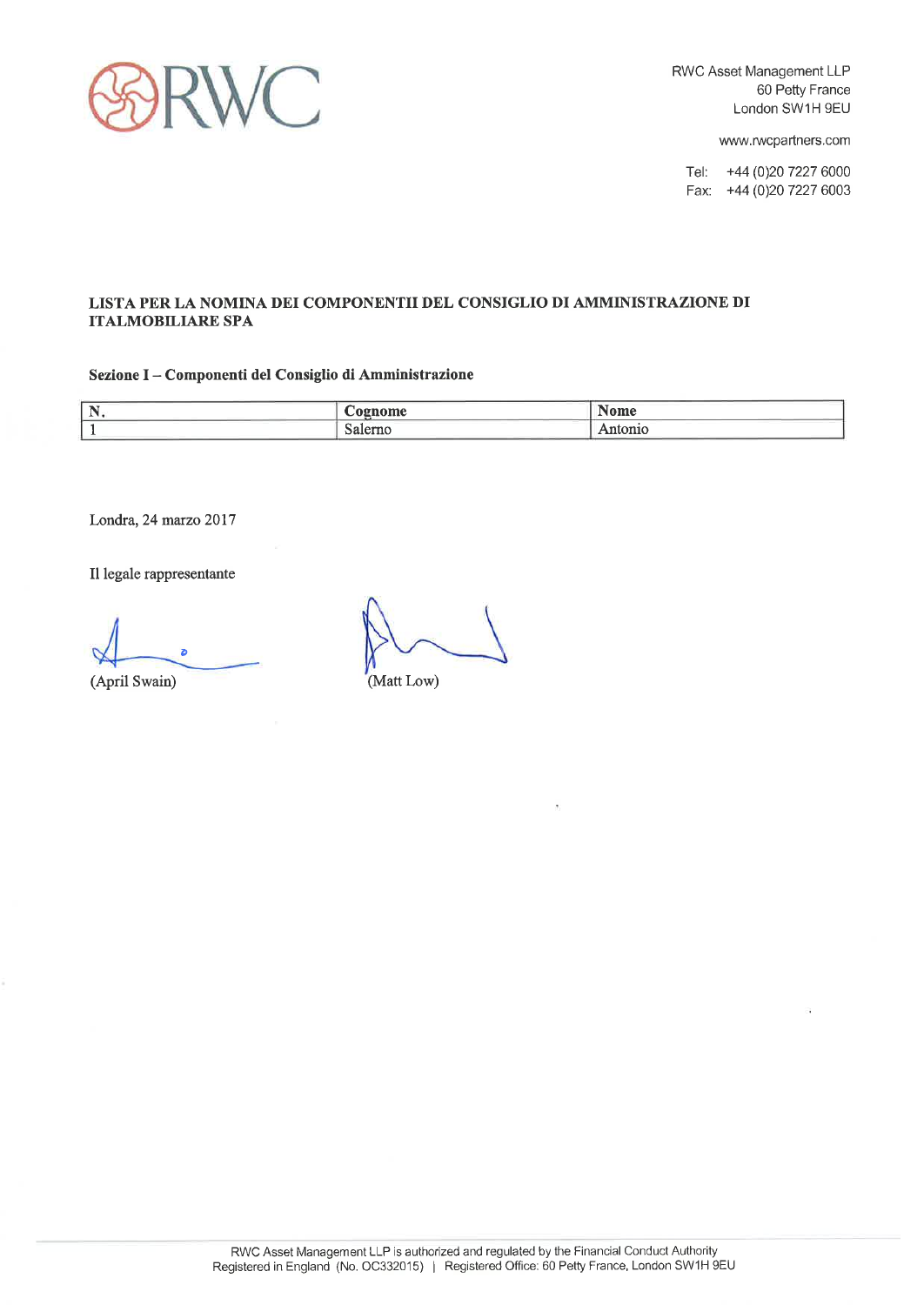

www.rwcpartners.com

+44 (0)20 7227 6000 Tel: Fax: +44 (0)20 7227 6003

Londra, 24 marzo 2017

Dichiarazione ai sensi dell'art. 15 dello statuto vigente di Italmobiliare S.p.A.

RWC Asset Management LLP, gestore del fondo RWC European Focus Master Inc, intestatario di 425.000 azioni ordinarie di Italmobiliare S.p.A,

#### dichiara

l'assenza di rapporti di collegamento e/o di relazioni significative, anche ai sensi della Comunicazione n. DEM/9017893 del 26 febbraio 2009, con soci che – sulla base delle comunicazioni delle partecipazioni rilevanti di cui all'art. 120 del TUF o della pubblicazione dei patti parasociali ai sensi dell'art. 122 del medesimo Decreto, rilevabili in data odierna sul sito internet di Italmobiliare S.p.A. e sul sito internet della Consob - detengano anche congiuntamente una partecipazione di controllo o di maggioranza relativa come previsto dagli artt. 147-ter, comma 3, del TUF e 144quinquies del Regolamento Consob adottato con delibera n. 11971 del 14 maggio 1999e, più in generale, dallo statuto di Italmobiliare S.p.A., dal codice di autodisciplina delle società quotate e dalla disciplina vigente Il legale rappresentante

(April Swain)

(Matt Low)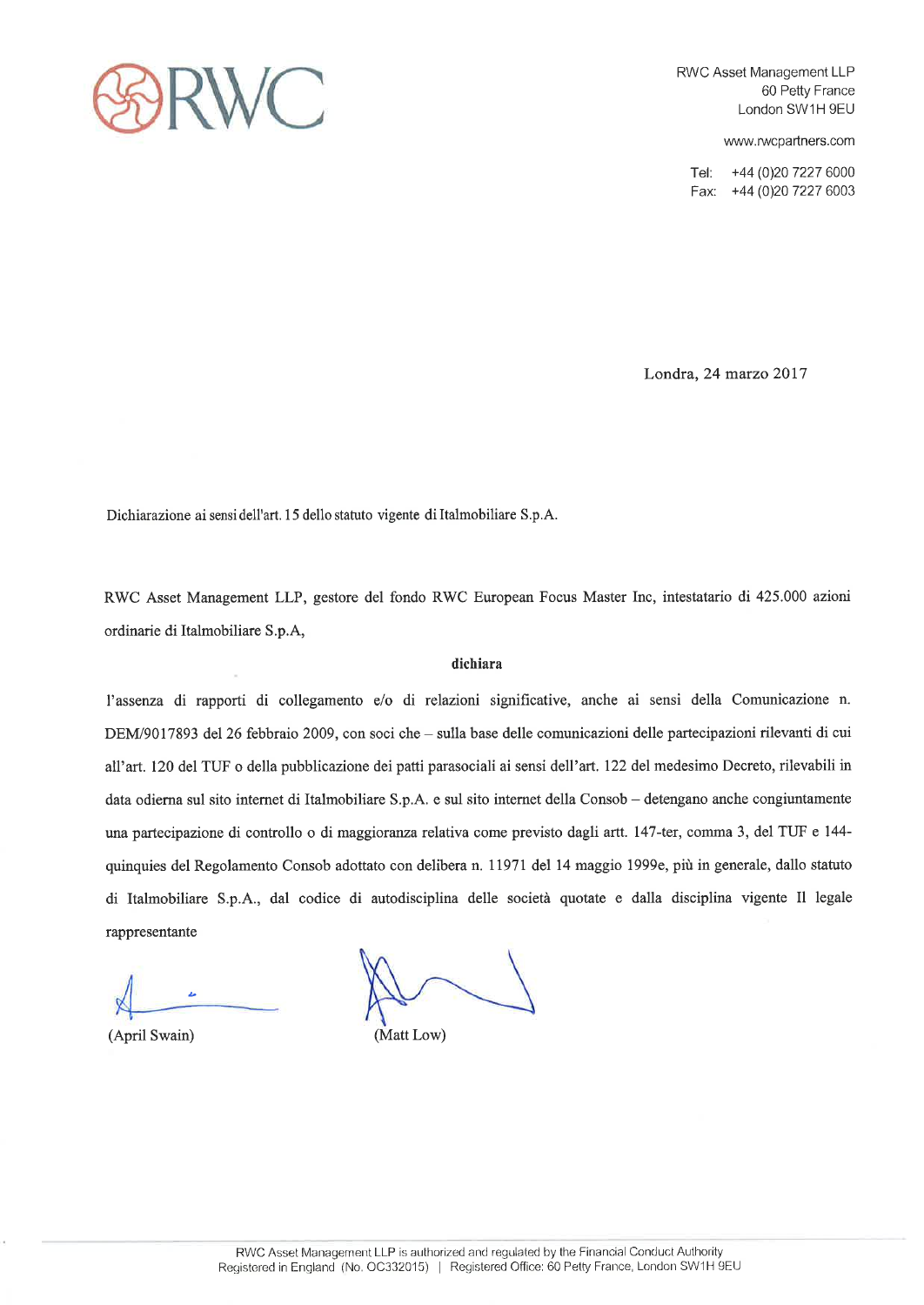

www.rwcpartners.com

Tel: +44 (0)20 7227 6000 Fax: +44 (0)20 7227 6003

RWC Asset Management LLP, gestore del fondo RWC European Focus Master Inc, intestatario di 425.000 azioni ordinarie di Italmobiliare S.p.A

#### **DELEGA**

L' Avv. Pietro Barabino nato a La Spezia il 18/09/1980, cod. fisc. brbptr80p18e463b, a depositare e presentare, in suo nome e conto, una lista per la nomina del Consiglio di Amministrazione di Italmobiliare SpA, unitamente alla documentazione prevista dallo Statuto Sociale di Italmobiliare SpA, in vista dell'Assemblea convocata per il 19 aprile 2017.

Le partecipazioni di questa Società concorrono alla presentazione di una lista per la nomina del Consiglio di Amministrazione di Italmobiliare S.p.A.

Il suddetto avrà altresì facoltà di dare avviso di tale deposito presso le autorità competenti.

Londra, 24 marzo 2017

Il legale rappresentante

0

(April Swain)

(Matt Low)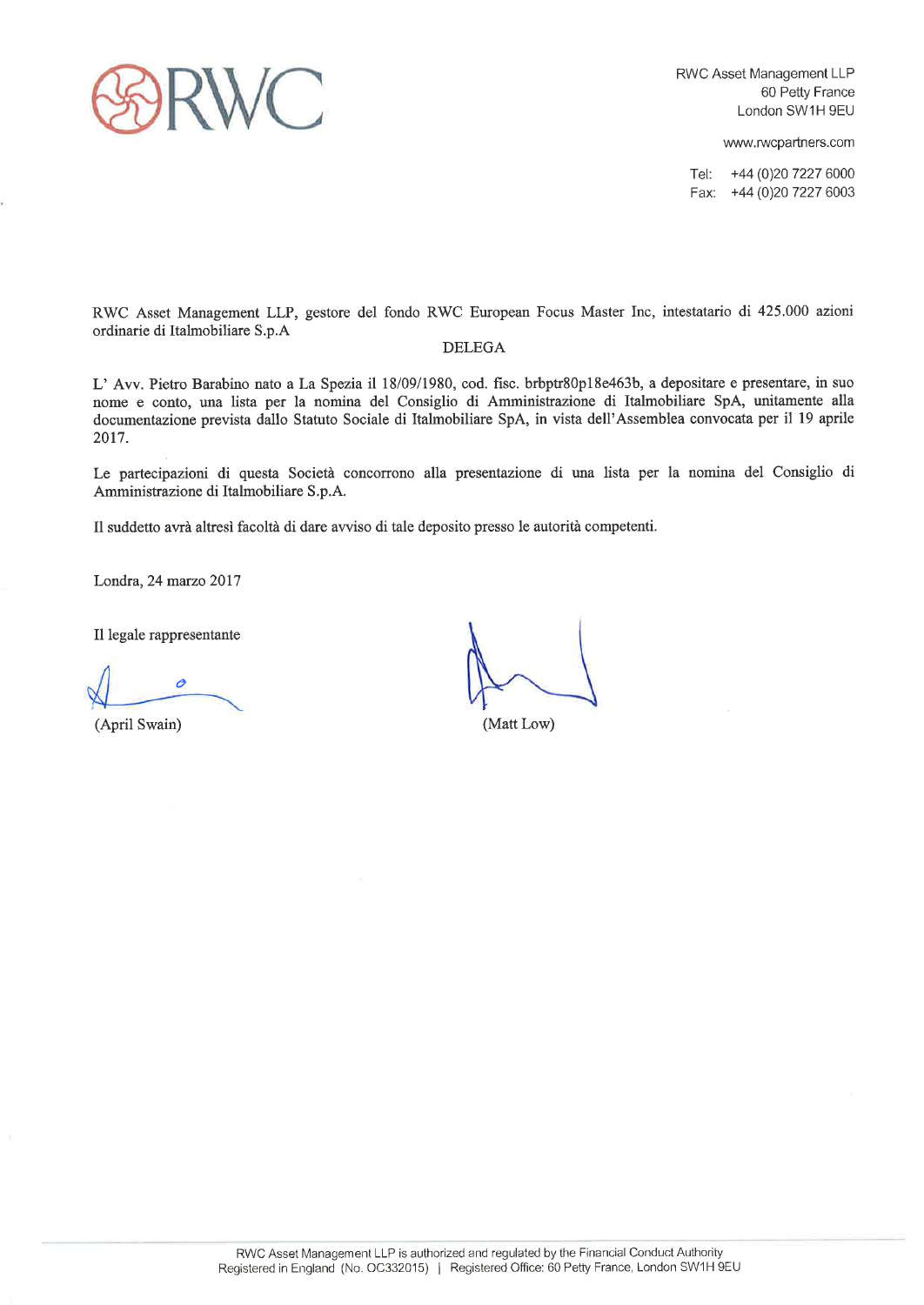### DICHIARAZIONE DI ACCETTAZIONE E SUSSISTENZA DEI REQUISITI DI LEGGE

Il sottoscritto Antonio Salerno, nato a Catanzaro il 6 maggio 1974, codice fiscale SLRNTN74E06C352F, Londra (Regno Unito) residente in

#### Premesso che

- a) È stato designato da alcuni azionisti a far parte di una lista per l'elezione dei componenti del Consiglio di Amministrazione in occasione dell'assemblea ordinaria degli azionisti di Italmobiliare SpA ("la Società") prevista per il 19 aprile 2017
- b) È a conoscenza dei requisiti che la normativa vigente, lo statuto sociale e il Codice di Autodiscipline per le Società Quotate prescrivono per l'assunzione della carica di amministratore di Italmobiliare SpA

#### Dichiara

Sotto la propria ed esclusiva responsabilità, anche ai sensi e per gli effetti di cui all'art. 76 del DPR 28/12/2000 n. 445 per le ipotesi di falsità in atti e di dichiarazioni mendaci

- · L'inesistenza di cause di ineleggibilità, decadenza ed incompatibilità nonchè il possesso dei requisiti di onorabilità previsti dall'art. 147-quinquies del D. Lgs. 58/1998, tutti normativamente e statutariamente richiesti per la nomina alla suddetta carica;
- · Di depositare il curriculum vitae, corredato dall'elenco degli incarichi di amministrazione e controllo ricoperti presso altre società e rilevanti ai sensi di legge;
- Di impegnarsi a comunicare tempestivamente alla Società e al Consiglio di Amministrazione della stessa eventuali variazioni della dichiarazione;
- · Di essere informato, ai sensi e per gli effetti di cui all'art. 13 del D. Lgs. 30/6/2003 n. 196, che i dati personali raccolti saranno trattati dalla Società, anche con strumenti informatici, esclusivamente nell'ambito del procedimento per il quale la presente dichiarazione viene resa

#### Dichiara inoltre

Di non ricoprire incarichi di amministrazione e controllo in misura pari o superiore a quanto stabilito dalla disciplina e/o dal Codice di Autodisciplina delle Società Quotate e/o dallo Statuto Sociale

#### Dichiara infine

Di accettare la candidatura e l'eventuale nomina alla carica di amministratore della Società  $\bullet$ 

In fede

Londra, 24 marzo 2017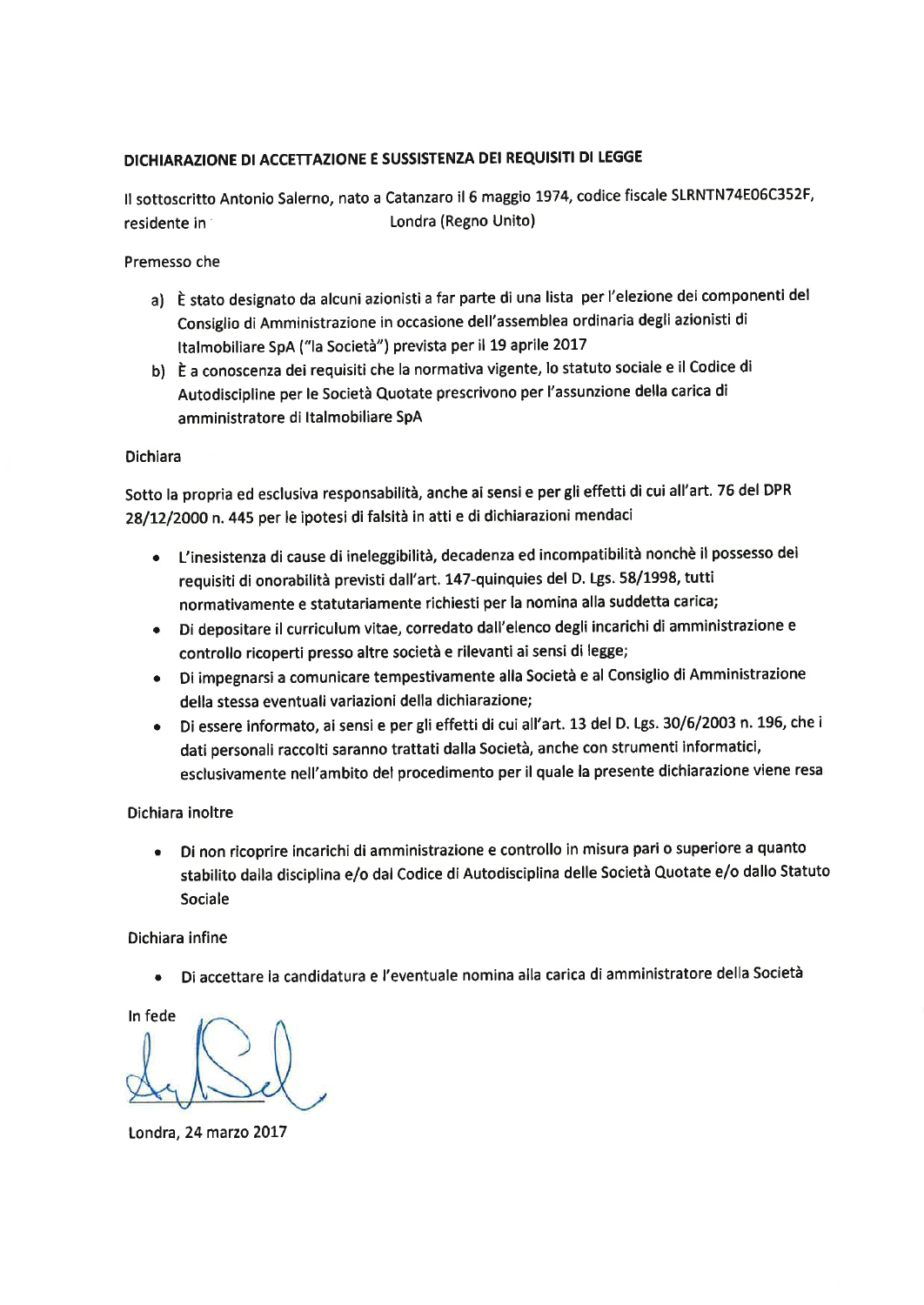#### DICHIARAZIONE DI INDIPENDENZA

Il sottoscritto Antonio Salerno, nato a Catanzaro il 6 maggio 1974, codice fiscale SLRNTN74E06C352F, residente in Londra (Regno Unito)

Premesso che

- a) È stato designato da alcuni azionisti a far parte di una lista per l'elezione dei componenti del Consiglio di Amministrazione in occasione dell'assemblea ordinaria degli azionisti di Italmobiliare SpA ("la Società") prevista per il 19 aprile 2017
- b) È a conoscenza dei requisiti che la normativa vigente e lo statuto sociale prescrivono per l'assunzione della carica di amministratore di Italmobiliare SpA e, in particolare, dei requisiti di indipendenza previsti dal Codice di Autodisciplina delle Società Quotate

#### **Dichiara**

Sotto la propria ed esclusiva responsabilità, anche ai sensi e per gli effetti di cui all'art. 76 del DPR 28/12/2000 n. 445 per le ipotesi di falsità in atti e di dichiarazioni mendaci

- · Di possedere i requisiti di indipendenza previsti dall'art. 3 del Codice di Autodisciplina delle Società Quotate nonchè dal combinato disposto dell'art. 147-ter comma 4 del D. Lgs. 24/2/98 n. 58 e più in generale ai sensi dello Statuto della Società e della disciplina vigente
- · Di impegnarsi a comunicare tempestivamente al Consiglio di Amministrazione della Società eventuali variazioni della dichiarazione
- · Di impegnarsi a produrre, su richiesta della Società, la documentazione idonea a confermare la veridicità dei dati dichiarati;
- · Di accettare la candidatura e l'aventuale nomina alla carica di amministratore della Società nella qualità di amministratore indipendente ai sensi di legge (in base alle disposizioni sopra indicate e del Codice di Autodisciplina delle Società Quotate

In fede

Londra, 24 marzo 2017

CARICHE DI AMMINISTRATORE O SINDACO RICOPERTE IN ALTRE SOCIETÀ QUOTATE, FINANZIARIE, **BANCARIE, ASSICURATIVE O DI RILEVANTI DIMENSIONI** 

Nessuna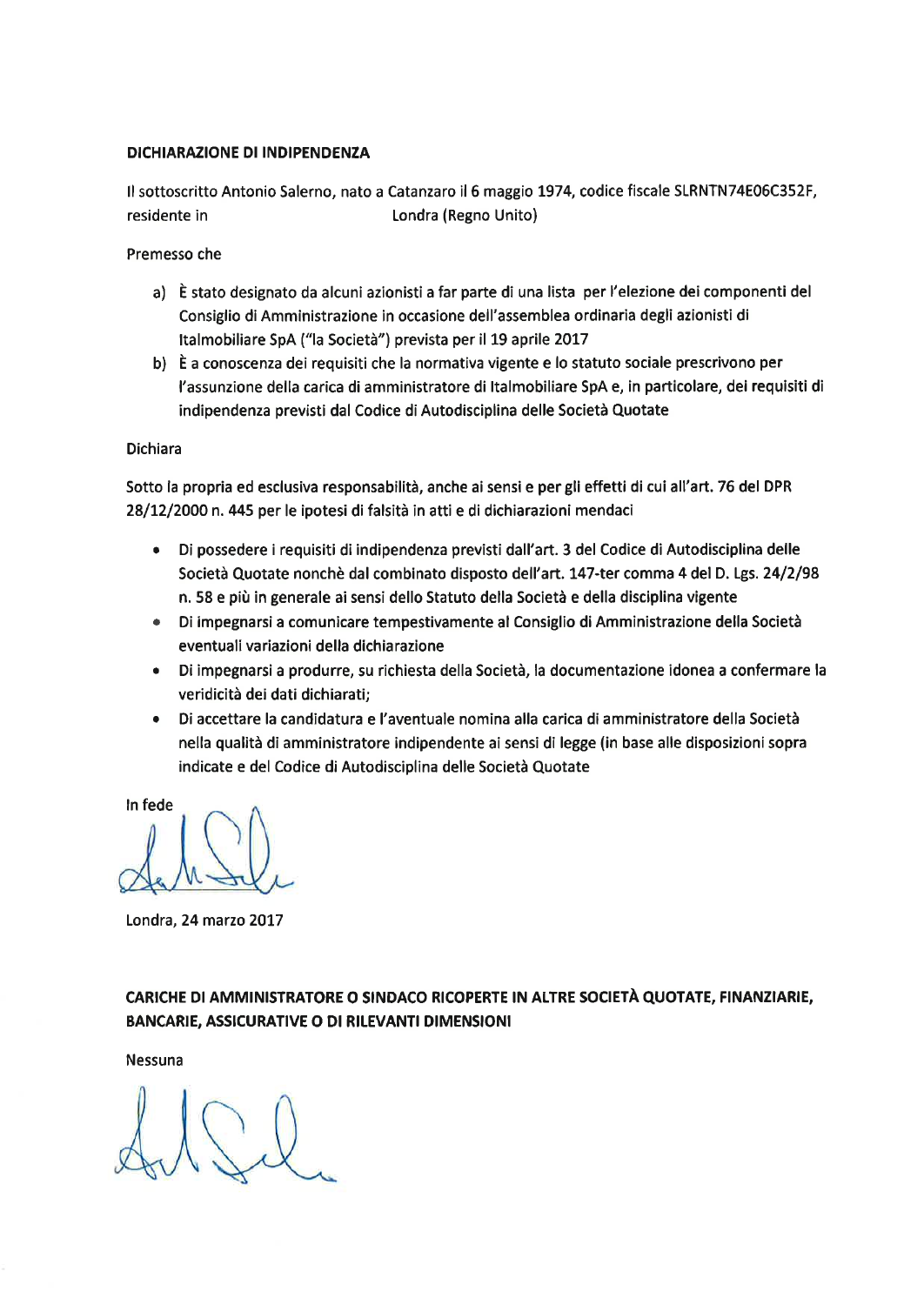#### **CV Antonio Salerno**

#### **Summary**

Antonio Salerno has more than 15 years of professional experience in corporate governance advisory and active ownership investing. In his various roles, he advised several companies and investors on governance and financial matters and has been involved in more than 30 active ownership investments in listed companies across Europe. His areas of expertise include corporate governance research and advisory, strategic, operational and financial analysis, valuation and interaction with capital markets.

Antonio Salerno has been co-managing the RWC European Focus Fund ("RWC EFF"), a London-based active ownership fund, since the inception of the current fund management team in Feb 2009. The RWC EFF invests in a small number of European listed, high-quality companies that have a significant opportunity to create additional value by addressing a number of company specific issues and opportunities in areas like corporate governance, strategy and capital allocation, operational excellence, capital structure and interaction with capital markets. The RWC EFF team seeks to constructively work with the management, Board and shareholders of the fund's portfolio companies with the aim of proactively contributing to the creation of sustainable, long-term shareholder value. Since the inception of the RWC EFF team in February 2009 to the end of February 2017, the fund has returned 300.4% net of fees, or 18.7% p.a.

#### **Current Appointments**

RWC Partners, London Oct 2012-Current: Investment Manager - RWC European Focus Fund (formerly "Hermes European Focus Fund")

#### **Professional Experience**

| Hermes Focus Asset Management Ltd, London |                                                 |  |  |  |
|-------------------------------------------|-------------------------------------------------|--|--|--|
| Feb 2009-Sep 2012:                        | Investment Manager - Hermes European Focus Fund |  |  |  |
| Jul 2005-Feb 2009:                        | Analyst - Hermes European Focus Fund            |  |  |  |

Deminor International SCRL, Rome, Milan, Brussels Jul 2000-Feb 2004: Corporate Governance Consultant

#### **Education**

| Oct 2005: | Master in International Finance, University of Amsterdam, Amsterdam Graduate<br><b>School of Business</b>                                                            |
|-----------|----------------------------------------------------------------------------------------------------------------------------------------------------------------------|
| Jul 2000: | Bachelor's degree ("laurea") in Economics and Banking, summa cum laude,<br>University of Siena (Italy), Richard M. Goodwin School of Economics and<br><b>Banking</b> |

#### **Other**

Antonio Salerno was born in 1974 and is an Italian national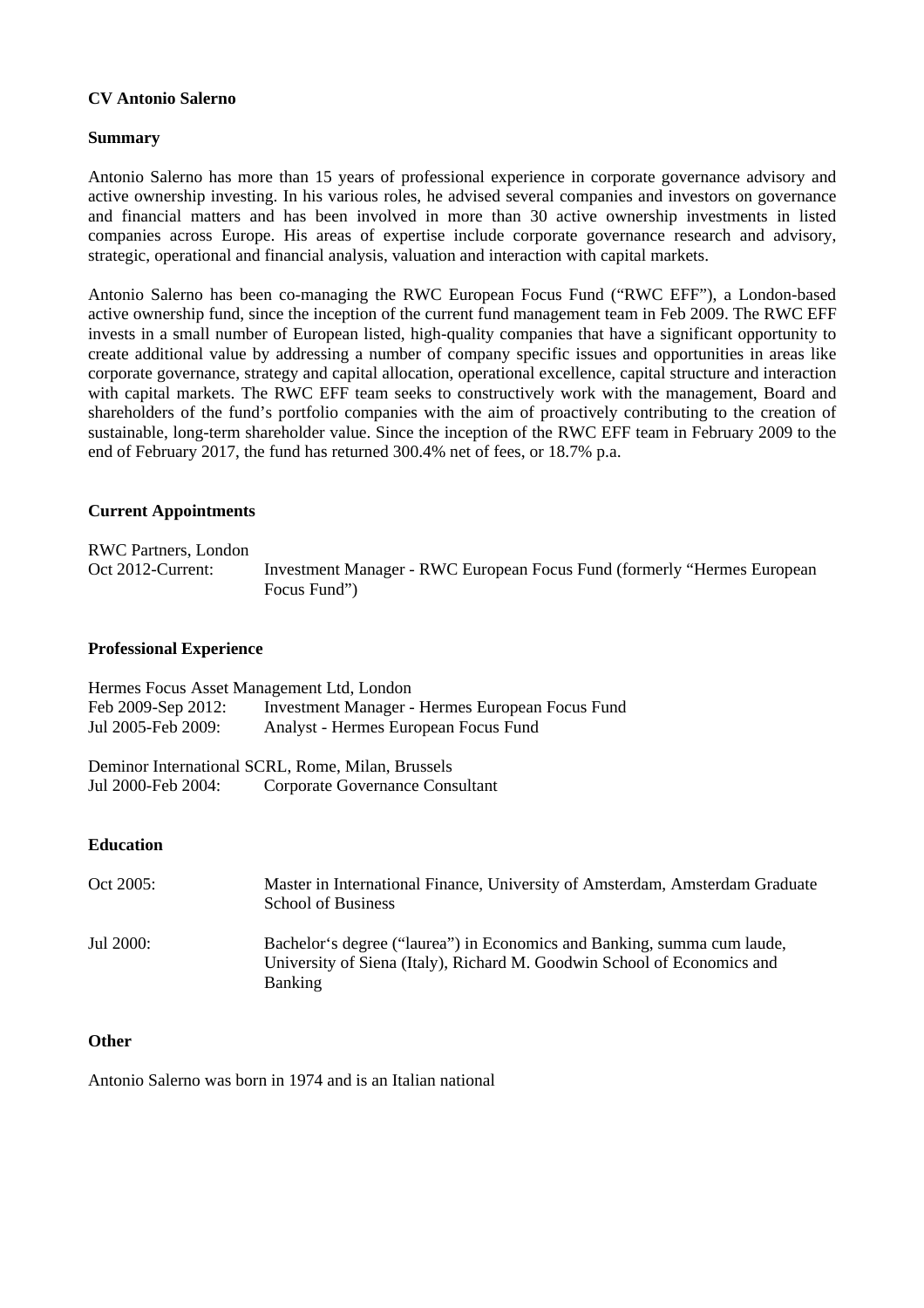#### **CV Antonio Salerno**

Antonio Salerno ha oltre 15 anni di esperienza nella consulenza sulla corporate governance e nelle strategie di investimento attivo. Nei vari ruoli ricoperti ha fornito servizi di consulenza a varie società ed investitori ed è stato coinvolto in oltre 30 programmi di investimento finalizzati a perseguire in maniera attiva la creazione di valore in società quotate europee. Le sue principali aree di competenza sono: corporate governance, analisi strategiche, operative e finanziarie, valutazioni aziendali e interazione coi mercati finanziari.

Antonio Salerno fa parte del team di gestione del RWC European Focus Fund ("RWC EFF"), un fondo di investimento con sede a Londra, sin dalla costituzione dell'attuale team nel febbraio del 2009. Il fondo investe in un numero ristretto di società quotate europee che hanno significative opportunità di creare valore risolvendo problematiche specifiche e ponendo in essere misure in vari ambiti, come la corporate governance, la strategia aziendale, l'efficienza operativa, l'allocazione del capitale, la struttura finanziaria e l'interazione coi mercati finanziari. Il team di RWC EFF si propone di instaurare un rapporto costruttivo con il management, gli organi sociali e gli azionisti delle società investite e contribuire in maniera attiva alla creazione di valore sostenibile nel lungo periodo. Dalla data iniziale di gestione del presente team nel febbraio 2009 al 28 febbraio 2017, RWC EFF ha ottenuto un rendimento cumulato netto del 300.4%, corrispondente a un rendimento annuale netto del 18.7%.

#### **Ruoli ricoperti**

| <b>RWC Partners, Londra</b> |                                                                        |
|-----------------------------|------------------------------------------------------------------------|
| Ott 2012-Current:           | Investment Manager - RWC European Focus Fund (precedentemente "Hermes" |
|                             | European Focus Fund")                                                  |

#### **Esperienza Professionale**

| Hermes Focus Asset Management Ltd, Londra |                                                 |  |  |  |
|-------------------------------------------|-------------------------------------------------|--|--|--|
| Feb 2009-Set 2012:                        | Investment Manager - Hermes European Focus Fund |  |  |  |
| Lug 2005-Feb 2009:                        | Analyst - Hermes European Focus Fund            |  |  |  |

Deminor International SCRL, Roma, Milano, Bruxelles Lug 2000-Feb 2004: Corporate Governance Consultant

#### **Formazione**

| Ott 2005:    | University of Amsterdam, Amsterdam Graduate School of Business, Master in<br><b>International Finance</b>                                 |
|--------------|-------------------------------------------------------------------------------------------------------------------------------------------|
| Lug $2000$ : | Università di Siena, Facoltà di Scienze Economiche e Bancarie "Richard M.<br>Goodwin", laurea in Scienze Economiche e Bancarie, cum laude |

#### **Altre informazioni**

Antonio Salerno è nato nel 1974 ed è un cittadino italiano